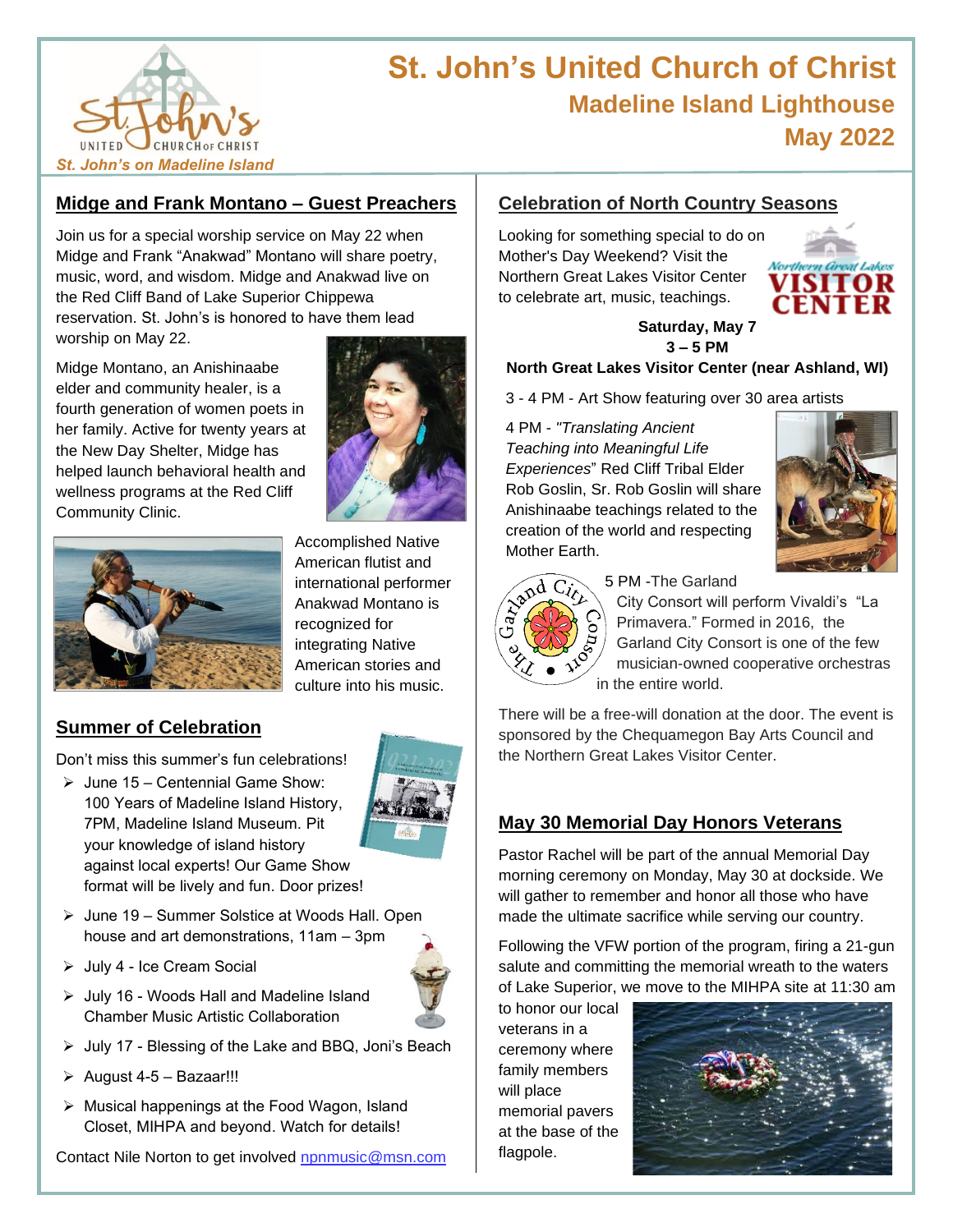#### **Pastor's Column**

Dear friends, I enjoyed a blessed visit with Penny Gill to learn about her latest book *The Radiant Heart of the Cosmos: Compassion Teachings for Our Time.* I would like to share it with you.

**Rachel**: How would you describe your book?

**Penny**: I had hoped to offer a guide to beginning the long journey on the Spiral Path of healing: deep healing, soul healing, and heart healing. I wrote it for people who needed some suggestions about how to begin, and then some encouragement for this great work of a lifetime. And it begins, of course, when we can recognize our own suffering, often long repressed and nearly invisible. Only then can we remove those layers of defensiveness and fear, to reveal our access to our shining heart centers.

**R**: How did your book come to be? How did it evolve?

**P**:I had collected some Teachings on compassion, and the Teachers urged me to bring them out for other readers. As I tried to weave the Teachings together into a coherent whole, something that could be useful to others I began to understand the path of my very long spiritual journey. And, in so doing, I uncovered my own deepest wounds. I discovered that I had been taught to hide my own interiority, my own giftedness The process of undoing my defense system was both painful and, in the end, freeing.

**R**: Wasn't it Meister Eckhart who said "the spiritual life has much more to do with subtraction than it does addition?" He talks about the necessity of peeling back that little self that so obstructs our lives with the Sacred. It seems your gift is your courage to be transparent about your spiritual journey, to be vulnerable to your pain and, to celebrate your freedom. How do you encourage people to walk their spiritual path?

**P**: Well, the first thing was that I had to be persuaded, that telling my own story would be a huge help to others. Though I resisted that mightily, I finally recognized how true that was.

And one of those stories was about the Thick Braid, and how I have integrated profound Teachings from several religious traditions. We are, after all, the first generation that has had wide access to the teachings, scriptures, practices, and teachers of most of the major religious traditions of the world. This is an astonishing opportunity, and truly a great, if bewildering blessing. I try to describe my own ways of planting my feet in crucial aspects of Judaism, Christianity, indigenous earth-based spirituality, and Buddhism.

I love big chunks of the Hebrew Bible, especially the Prophets and the Book of Psalms. Benedictine spirituality has had a strong influence on me, especially the deeply humane teachings about the balance between work and prayer and living in community.

Buddhism has been extremely important as a remarkable set of practices for cutting through the endless delusions of ego; its deep insights into how the human psyche actually works have been life-changing, as have the earth-based teachings of the Native culture.

And oh, I've wrestled with Christian theology. I have never believed Jesus was the first and only child of God; we all are. And I don't believe Jesus surrendered to the cross so we wouldn't have to; he surrendered his life to the Holy One to show us how to do it. Thanks to the meticulous

teaching of both Marina and you, Rachel, I've become a student of how Jesus lived his life – when he was irritated, when he lost patience, or when he doubted himself. The Gospels are full of stories of how he navigated a dangerous and stunning life, while keeping himself in alignment with God's call to him.



And, though it had been years since I felt myself "churched," St. Johns, in all its eclectic, heart-open, grounded community, has become my spiritual home.

**R**: It's a blessing, isn't it? We are indeed a wonderful mix of people. What are your hopes for your readers?

**P**: I hope this book offers tons of encouragement to start the work. I would be so grateful if people were encouraged to embark on a journey of healing and new freedom. Coaxing healing from the tumult of my childhood has released me into a new way of being who I am and how I live in my world. I can't think of a more precious outcome, and I would wish it for everyone.

**R**: Penny, thank you. Your book is a gift. I love the invitation you extend to each of us to reveal ourselves.

#### Blessings to you all, *Rachel*

*The Radiant Heart of the Cosmos: Compassion Teachings for Our Time* is available at Woods Hall Gallery, Madeline Island Candle Shop, Mission Hill Coffee Shop, local bookstores, and **Bookshop.org**. The ebook version is only available via Amazon.

Green Fire Press is hosting a virtual book launch for *The Radiant Heart of the Cosmos: Compassion Teachings for Our Time,* on **May 22 at 2pm Central.** Register at this link for Zoom link and reminders. <https://jenniferbrowdy.punchpass.com/classes/10814095>

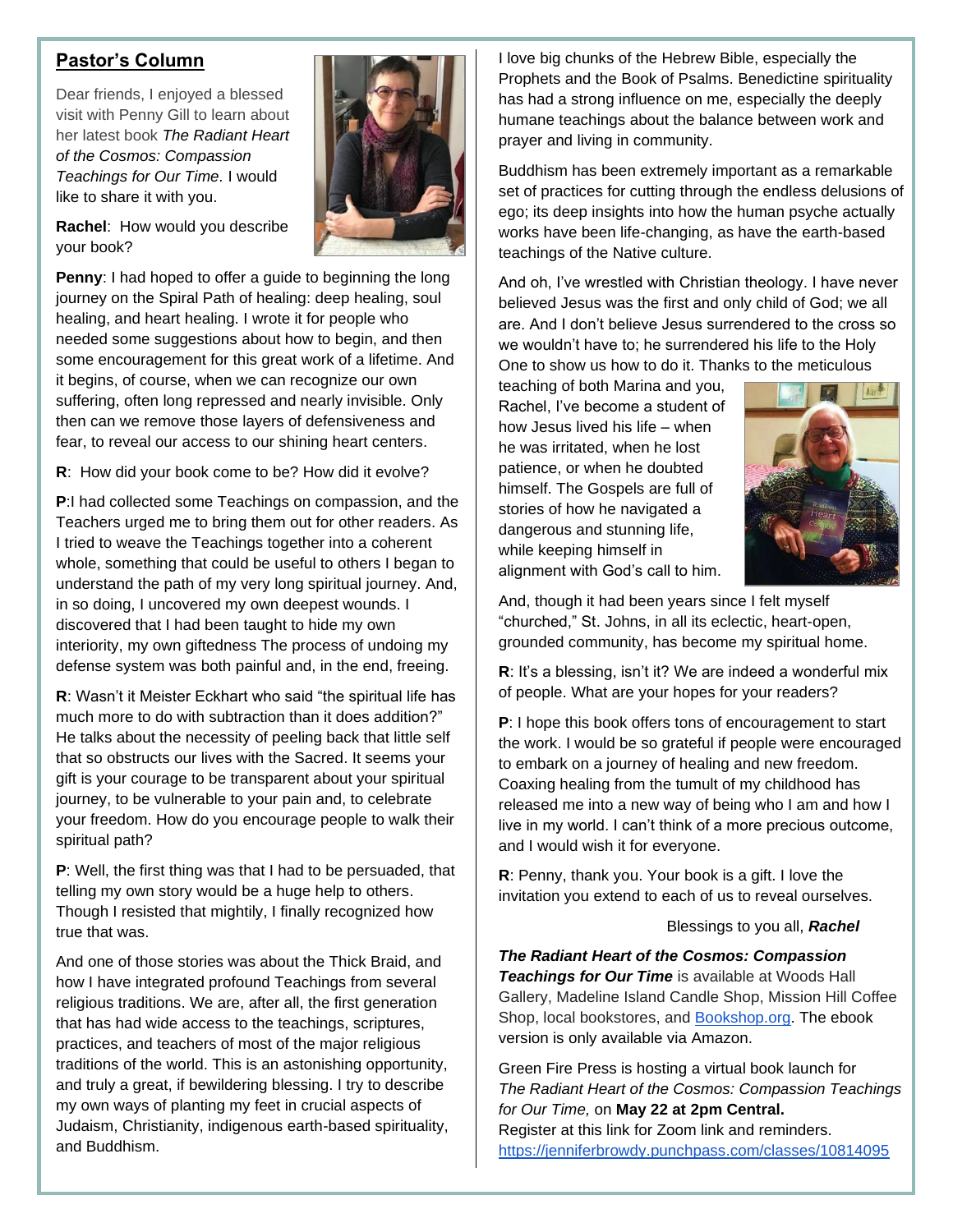#### **Island Closet Opening May 14**

*By Gwen Smith Patterson, Island Closet Manager*

The Island Closet is set to open for its second year of operation! The Island Closet, serving the Madeline Island

community, is located at the MRF (Madeline Recycling Facility.) Please follow the signs and park cars only at the far end of the building to prevent traffic congestion through the MRF.



**Island Closet Hours Monday, Wednesday, and Saturdays**

**9:00 AM - 2 PM**

#### **Large Donation Drop Off Times: 9-9:30 and 1:30-2 Mondays, Wednesdays, Saturdays**

If you would like to join in on the fun, we are looking for volunteers. Please call or email Gwen at 715-209-6381 or [cedarpress2013@gmail.com.](cedarpress2013@gmail.com)



The Island Closet is the new "go to" place to pick up gently used clothing and goods in exchange for a monetary donation of your choice. All donations are used to support a paid Manager to keep things clean,

neat, and well organized, as well as for maintenance of the facility. If you have items you wish to donate, please make sure they are clean, in good condition, and/or in good working order.

#### **Items accepted, when approved by the Island Closet Manager:**



Clothing, books, toys, household items, linen/towels, bedding, CDs/DVDs, pet items, sports equipment, shoes/boots, tools/hardware, gardening tools, yard decor

#### **Items not accepted:**

Gas-powered items, electronics, undergarments, VHS tapes/cassette tapes, phones, mattresses, vinyl records, sofas, used bed pillows

**We are not equipped to handle large items! Please save them for the Bazaar in August or post them on the bulletin board at the Island Closet so others can call you.**

### **Everyday is Earth Day**

*By Gwen Smith Patterson*

As we celebrate Earth Day, we think about what we can do to "Save the Earth." In our community we go around picking up bottles and garbage that has been buried in the snow all winter. I wanted to start with a cute poem about this and to plug the Island Closet as a place to reduce, reuse and recycle items. A place to come and have fun. But then I did some research and discovered that the need for the Island Closet is dire and picking up garbage on the side of the street is not enough. It is not enough to think of such things one day out of the year.

According to Scott Cassel, CEO of the Product Stewardship Institute which provides guidance for governments, producers, recyclers, and consumers in New York, manufacturers of clothing, shoes, belts,

# **It sounds like a cliché, but Earth Day is and must be an everyday intention.**

and accessories, otherwise known as textiles is the second largest polluting industry in the world after oil and gas. That's right, pesticides used to grow cotton, toxics in dyes and energy-intensive manufacturing create a huge impact on the environment and public health.

What happens when these products go out of style and are no longer wanted? According to figures from 2017, 83% of these textiles ended up in the garbage, even though the majority of them could be donated for reuse and recycling. In New York alone that added up to 1.4 billion pounds of clothing and textiles in the garbage in one year.

Some of us have clothing that is too worn to be donated. These items are great to cut up for rags. Utensils that no longer work make great pieces of art. We have to be

creative and think about how much garbage we really want to produce.

Luckily, on Madeline Island, we have an alternative right at the MRF. The Island Closet is



here to welcome all of your gently worn items of clothing as well as other household utensils. It is also a fun place to come and see what people have gotten rid of. And it is a place to socialize. Volunteering is a great way to do this. If you would like to volunteer please get in touch with me at 715-209-6381 or [cedarpress2013@gmail.com.](cedarpress2013@gmail.com)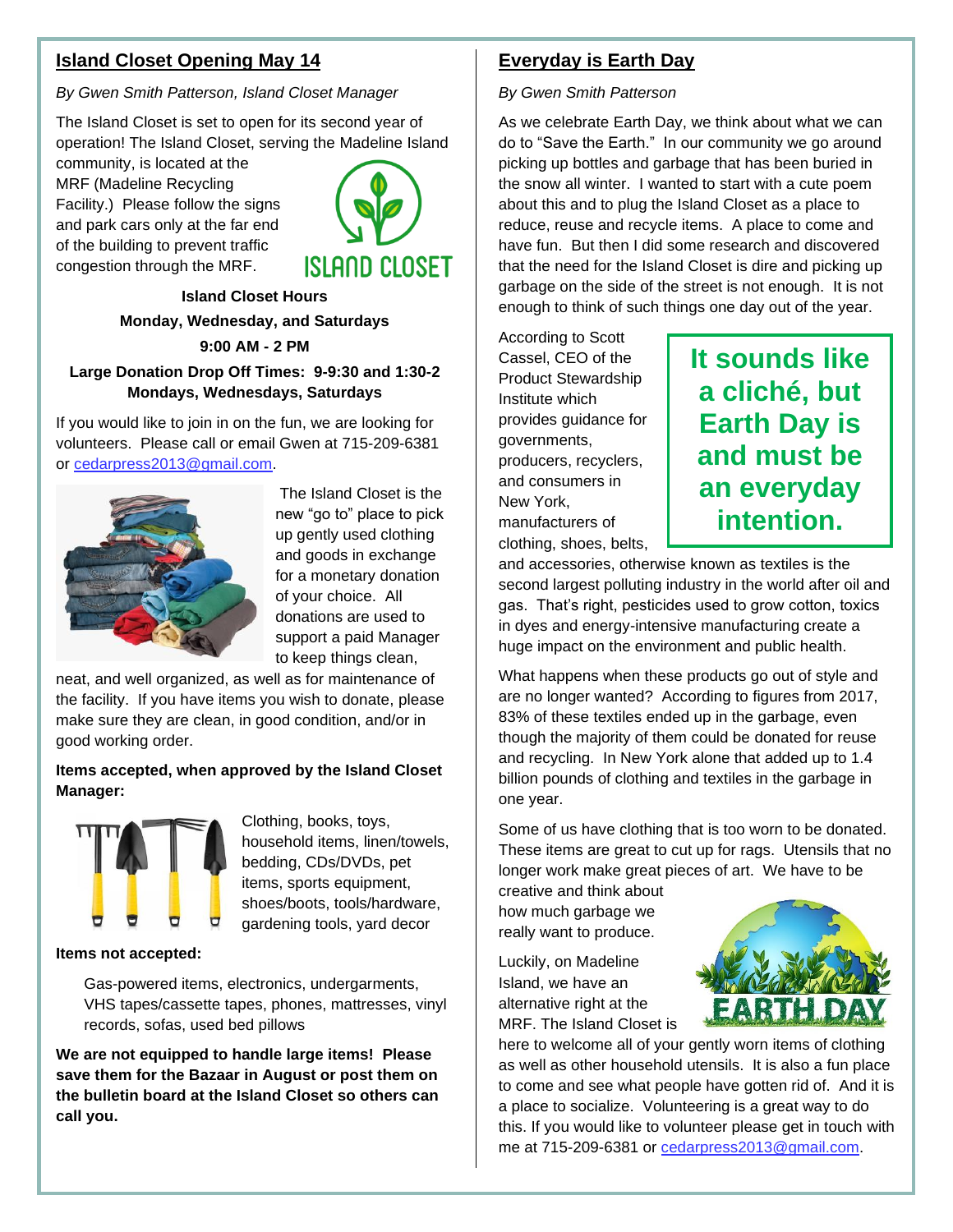#### **Affordable Housing is a Critical Issue on Madeline Island**

Affordable housing is a nationwide issue and a topic of major media focus. Madeline Island has not escaped the downward spiral of housing availability. In a recent presentation to the Town Board, Katie Sanders, Chair of Affordable Housing Advisory Committee, pointed out that the island's real estate housing market is changing rapidly. "Property sales in the LaPointe have more than tripled in the last three years, increasing 244%," explained Katie. These escalating prices make is nearly impossible for many island residents to afford to buy or rent property.

St. John's Council and Woods Hall Board of Directors viewed a Presentation of Data from the Regional Housing Study for the Town of LaPointe by Kellie Pederson, Community Development Educator for Bayfield County. Both St. John's and Woods Hall leadership teams felt compelled to state their support for the work of Madeline Island's Affordable Housing Advisory Committee. A copy of the letter is reprinted below.

As stewards of people for whom Madeline Island is a special place, St. John's and Woods Hall encourage you to view the presentation. Put aside 90 minutes to learn about demographic trends specific to northern Wisconsin, understand the challenges of local residents wishing to rent or purchase housing, and discover the housing conundrum for seasonal workers and part-time employees who support the influx of seasonal residents and visitors during the summer season. The statistics, trends, and stories are startling.

Click on this link to view the full presentation. Kellie Pederson presents for the first 50 minutes followed by Katie Sanders presentation for another 15 minutes after which the Town Board opens the discussion for questions and reflections. [https://us02web.zoom.us/rec/play/zw\\_MqyIbOi7OS9E7\\_3vbobetkCL20awknUU962VS5sA3CByfombfVcUdXdPed\\_TEuu0](https://us02web.zoom.us/rec/play/zw_MqyIbOi7OS9E7_3vbobetkCL20awknUU962VS5sA3CByfombfVcUdXdPed_TEuu0hbPdwniYARG7A.hCIEA3yl7Drqq5rT?continueMode=true) [hbPdwniYARG7A.hCIEA3yl7Drqq5rT?continueMode=true](https://us02web.zoom.us/rec/play/zw_MqyIbOi7OS9E7_3vbobetkCL20awknUU962VS5sA3CByfombfVcUdXdPed_TEuu0hbPdwniYARG7A.hCIEA3yl7Drqq5rT?continueMode=true)



Town of La Pointe April 14, 2022 Michael Anderson, Supervisor Aimee Baxter, Supervisor Susan Lawhorn Brenna, Supervisor John Carlson, Supervisor Glenn Carlson, Chair

RE: Letter of Support – Affordable Housing Advisory Committee

Recent public presentations and discussions led by the Affordable Housing Advisory Committee (AHAC) have made clear the structural challenge of the Island's housing shortage. The board of directors of both St. John's UCC and Woods Hall wishes to thank the AHAC for its leadership and to affirm its important work. Please include us as another resource in your efforts to seek and deliver solutions.

Gratefully,

| St. John's United Church of Christ | Woods Hall Gallery & Studios |
|------------------------------------|------------------------------|
| Lee Baker                          | Michelle Auger               |
| Rev. Rachel Bauman                 | Lee Baker                    |
| Michael Childers                   | Rev. Rachel Bauman           |
| Michael Collins                    | Janine Dobson                |
| Ron Harrold                        | Elena Bangeeva Erickson      |
| Ralph Imholte                      | <b>Jay Erstling</b>          |
| Rob Karwath                        | Louise Parker                |
| Debbie Knopf                       | Valentyna Waterhouse         |
| Jerry Speckien                     | Mary Whittaker               |
| Julie Stryker                      |                              |
| Marty Vadis                        |                              |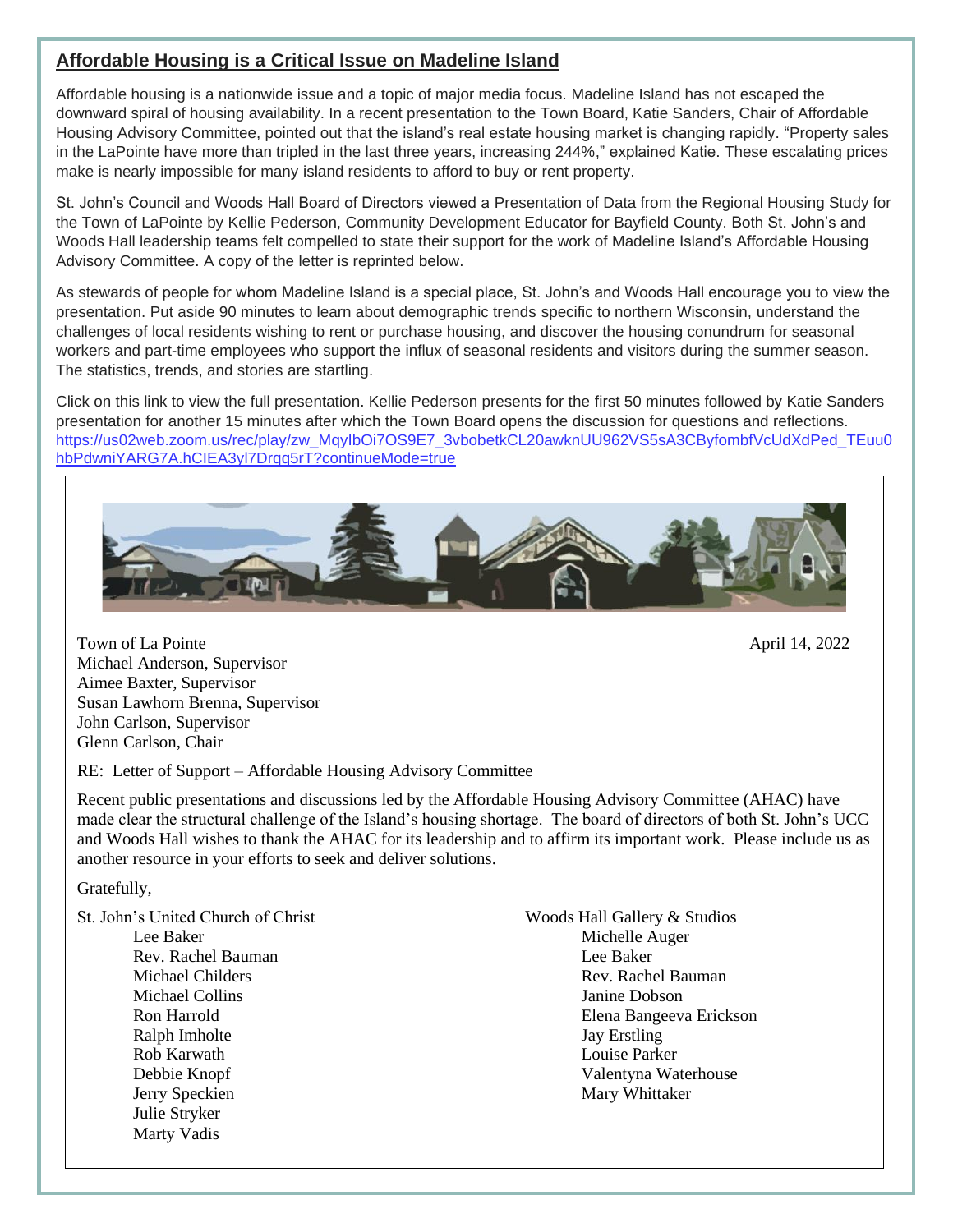## **La Pointe Blood Drive**

Mark your calendar today!

**American Red Cross Blood Drive Wednesday, July 13, 2022**

**La Pointe School, 11 am - 5 pm**

To make an appointment to donate, call 1-800-REDCROSS (1-



800-733-2767) or online at [redcrossblood.org](https://www.redcrossblood.org/) Volunteers needed. You can help by calling Becky Hogan at 218-310-6092.

# **AA Meetings – Saturdays at 5:30 pm**



AA meets every Saturday at 5:30 pm. All are welcome. Questions? Want to learn more? Need a Zoom link? Contact Larry McFarlane at [lmcfarlane@gmail,com](mailto:lmcfarlane@gmail,com) or 715-559-7661.

# **Weekly Prayer Circle**



Join our Prayer Circle on Thursdays at 8:00 am. All are invited to this weekly circle of prayer via Zoom (Zoom meeting ID 868 5052 2126; Passcode: 983123)

# **Racial Justice Study Group**

Racial Justice Study Group meets at 7pm Central time on the first Wednesday of every month. Here is our reading list for future months:

**May and June** - Anton Treuer, *The Cultural Toolbox: Traditional Ojibwe Living in the Modern World*



**July** - David Grann, *Killers of the Flower Moon: The Osage Murders and the Birth of the FBI*

**August and September** – Book title to be announced.

**October** - Winona LaDuke, *To Be a Water Protector: The Rise of the* 

*Wiindigoo Slayers*. The Madeline Island Book Club is also reading this in October, and we hope to do a joint meeting.

#### **November** - Louise Erdrich, *The Sentence*

For more information or to be placed on the email chain for this group, contact Robin Roderick at [robinrest@aol.com\).](about:blank) Zoom:<https://us02web.zoom.us/j/86741340213>

# **St. John's Bible Study – In-Person & Zoom**

We continue our discussions on *Reading While Black: African American Biblical Interpretation as an* 



*Exercise in Hope* by Esau McCaulley. If you would like to join the discussion, contact Rachel and she will get you a copy of the book.

Bible Study is every Friday morning, 11 am - Noon. We are gathering both in-person (Fellowship Hall) and Zoom! Meeting ID is 865 5496 7054 and the passcode is **GoodNews** 

All are welcome! For more information or to be placed on the bible study email chain, contact Pastor Rachel at [pastor@stjohnsmadelineisland.org](mailto:pastor@stjohnsmadelineisland.org)

# **Prayer Requests**

Have a prayer request? It's easy – and confidential. Hover over the Contact page on our website to see the link to PRAYER REQUEST.

<https://stjohnsmadelineisland.org/prayer/>



Prayer requests *only* go to Pastor Rachel's private inbox. You may ask Rachel to keep your prayer request private or have a name added to the Prayers of the People.

# **Full Moon Circle for Women**

May 15<sup>th</sup> is the Full Flower Moon and this year will coincide with a full Lunar eclipse! In Ojibwe it is Zaagibagaa-giizis the Budding Moon or Namebine - giizis the Suckerfish Moon.



June 14th is the Full Strawberry

Moon and a Supermoon, when the moon is at its closest points to Earth.

In Ojibwe it is Odemiini - giizis also the Strawberry Moon.

We will light candles and offer prayers at 7pm. Any questions, email or message Julie at [strykerjf@yahoo.com.](mailto:strykerjf@yahoo.com) Thank you, Miigwech

## **Serenity on the Rock AlAnon Meetings**



Serenity on the Rock AlAnon Meetings are on **Tuesdays 4:00 – 5:00 pm** via Zoom - Meeting ID: 880 1533 6936 Passcode: island. AlAnon is a mutual support organization for the families and

friends of alcoholics. All are welcome.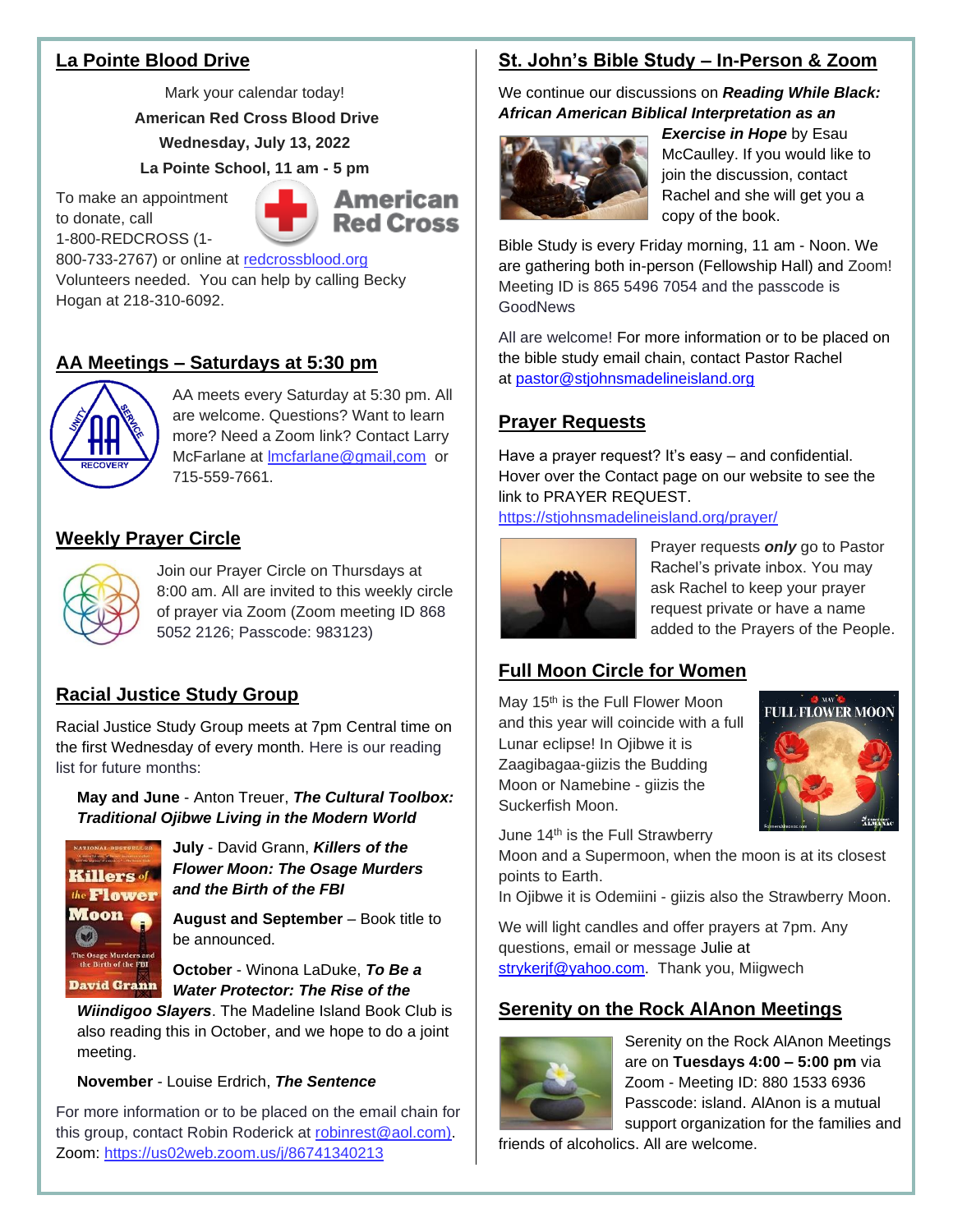# **WOODS HALL**

Gallery & Studios

**Gallery Hours and Events:**

Fridays, Saturdays, Sundays, 11am – 3pm Also open by appointment.

**June 19 – Summer Solstice Celebration** Woods Hall Gallery sale and art demonstrations, 11AM – 3PM

**July 1 – Sherri Lynn Wood Recology Presentation**

**July 2 – Reimagine Drop-In Workshop** using items purchased at Island Closet to reimagine into new items,  $10am - 5dm$ 

**July 16 – Woods Hall and Madeline Island Chamber Music Collaboration**, concert and art show

#### **Sherri Lynn Wood Recology Presentation And Reimagine Workshop**

Sherri Lynn Wood, an internationally-known textile and quilt artist, will offer a presentation open to the community July 1st at 6 pm at St John's Church Sanctuary where she will share her experience as an Artist in Residence at



Recology San Francisco**.**  Recology provides the collection and disposal of municipal solid waste, recycling, and compost with the mission to shift from traditional waste management to resource recovery. The Artist in Residence program offered

Sherri Lynn Wood a unique art and education experience giving her access to discarded items and studio space. Quoting from a press release:

*During her residency, Sherri Lynn Wood has focused on the concept of "making do" as a creative strategy for survival after system collapse. Wood stresses the potential power in this practice—not merely learning to use what one has to get by, but instead activating a level of creativity that may only be possible when we are freed from unlimited choice. Trusting that the dump pile will provide, and accepting the limitations it sets, Wood has constructed a series of quilts that are connected to this art form's roots in scarcity.*

On the day following her presentation (July  $2<sup>nd</sup>$ ), a dropin, *Reimagine* workshop will be held between 10 am and 5 pm outside of Woods Hall (rain location St. John's

Basement) hosted by Mary Whittaker. Prior to the workshop, community members are invited to shop at

Island Closet (located at the Materials Recovery Facility grounds) or their own closets to find items that might be destined for the landfill to bring to the workshop. There, they will learn to reimagine and remake them into a new useful item. Things to consider might be jeans, shirts,



clothes, linens, napkins, table coverings, sheets, fabric, etc. Basic sewing tools, sewing machines, and irons will be provided at the workshop. No previous sewing experience required – just your creativity!

*Jeans, shirts, upholstery samples, scraps from quilts, thrifted fabrics were used to make these items.*

The community will have an opportunity to display their creations for viewing during an exhibit hosted at St. John's Church during the month of September. Information for participating in the exhibit will be available at the workshop and on social media.

Want more information or have questions? Contact Mary Whittaker [maryswhittaker@gmail.com](mailto:maryswhittaker@gmail.com)

*This project is supported by a grant from the LaPointe Center, which has received its funding from the people of this community, the Wisconsin Arts Board, and the State of Wisconsin.*



*Woods Hall Gallery and Studios, a ministry of St. John's UCC, nurtures creativity and community on Madeline Island by providing opportunities for local artists create crafts by in our well-equipped facility, sell crafts in the Woods Hall Gallery and learn hand-craft skills*.

# **Follow Woods Hall Gallery and Studios**



Website: [www.woodshall.com](http://www.woodshall.com/)

Facebook: <https://www.facebook.com/WoodsHallGallery>

Instagram: <https://www.instagram.com/woodshallgallery/>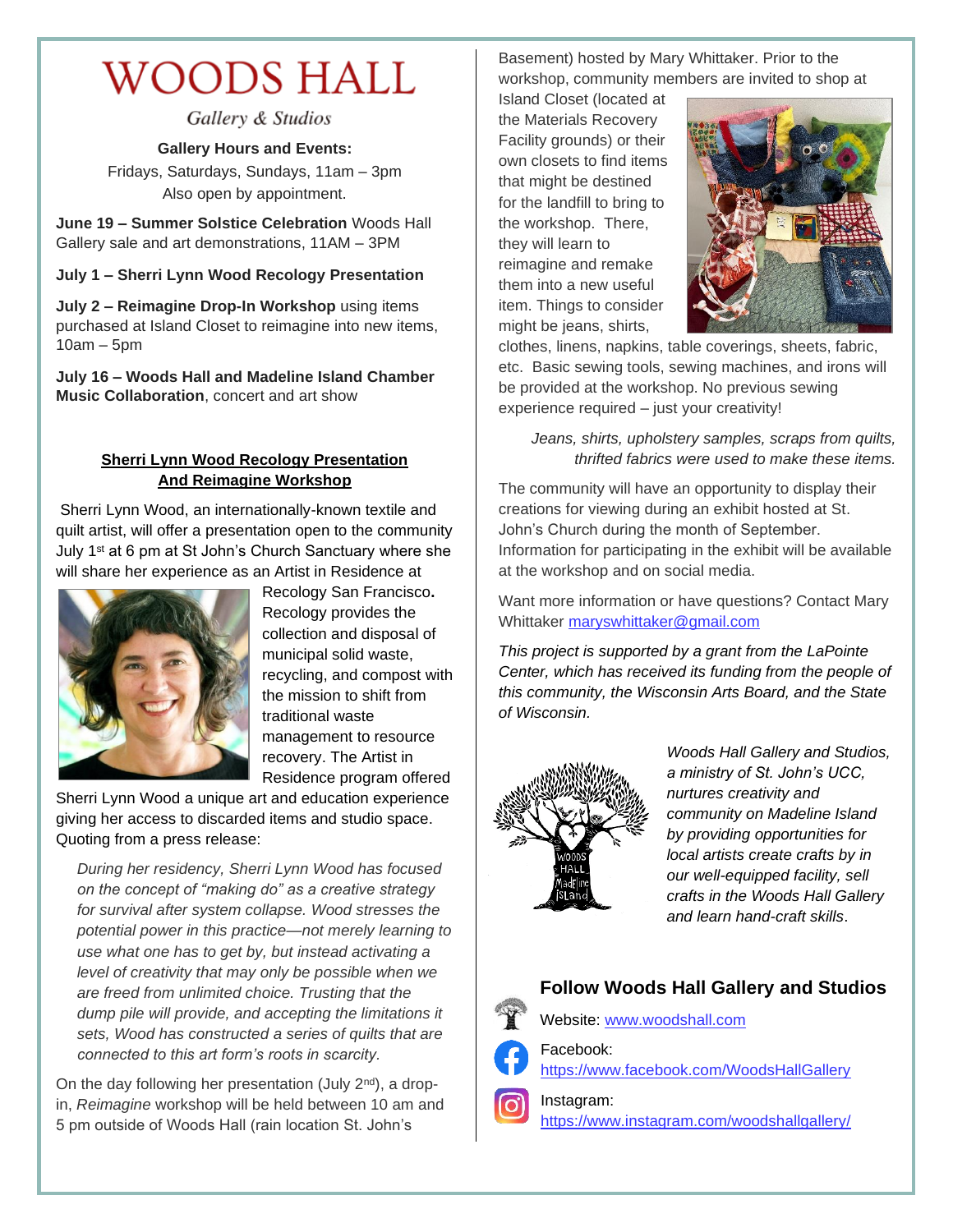| Sunday                                                             | Monday                        | Tuesday                           | Wednesday                                      | Thursday              | <b>Friday</b>                | Saturday                                                                                                                                                                                                 |
|--------------------------------------------------------------------|-------------------------------|-----------------------------------|------------------------------------------------|-----------------------|------------------------------|----------------------------------------------------------------------------------------------------------------------------------------------------------------------------------------------------------|
|                                                                    | N                             | ယ                                 | 4                                              | <b>ທ</b>              | ග                            | North Country                                                                                                                                                                                            |
| Worship and<br>Communion, 10 am                                    |                               | Al Anon, Zoom, 4:00<br>$-5.00$ pm | Racial Justice Study<br>Group, 7 pm            | Prayer Circle, 8-9 am | Bible Study, 11 am -<br>Noon | pm, Fellowship Hall<br>Seasons, 3-6 pm,<br>Northern Great<br>akes Visitor Center<br>AA Meeting, 5:30<br>See online Google calendar for complete event details. https://stjohnsmadelineisland.org/events/ |
| $\infty$                                                           | ဖ                             | $\vec{0}$                         | ≐                                              | $\vec{z}$             | ದ                            | 14                                                                                                                                                                                                       |
| Worship, 10 am                                                     |                               | Al Anon, Zoom, 4:00<br>$-5.00$ pm | Council Meeting,                               | Prayer Circle, 8-9 am | Bible Study, 11 am -<br>Noon | Opening Day<br>Island Closet                                                                                                                                                                             |
| <b>MOTHERS DAY</b>                                                 |                               |                                   | $4:30 - 6$ pm                                  |                       |                              | pm, Fellowship Hall<br>AA Meeting, 5:30                                                                                                                                                                  |
| ີ ຕ                                                                | $\vec{0}$                     | 4                                 | $\vec{8}$                                      | $\vec{6}$             | <b>N</b>                     | 21                                                                                                                                                                                                       |
| Women, 7:00 pm<br>Full Moon Circle for<br>Worship, 10 am           |                               | Al Anon, Zoom, 4:00<br>$-5.00$ pm |                                                | Prayer Circle, 8-9 am | Bible Study, 11 am -<br>Noon | pm, Fellowship Hall<br>AA Meeting, 5:30                                                                                                                                                                  |
| 22                                                                 | 23                            | 24                                | 25                                             | 50                    | 27                           | 28                                                                                                                                                                                                       |
| Montano<br>Midge and Anakwad<br>Guest Preachers<br>Worship, 10 am, |                               | Al Anon, Zoom, 4:00<br>5:00 pm    | Бm<br>Woods Hall Board<br>Meeting, 4:00 - 5:30 | Prayer Circle, 8-9 am | Bible Study, 11 am -<br>Noon | AA Meeting, 5:30 pm,<br>Fellowship Hall                                                                                                                                                                  |
| launch, 2pm<br>Penny Gill book                                     |                               |                                   |                                                |                       |                              |                                                                                                                                                                                                          |
| ಜ                                                                  | မွ                            | یہ                                | JUNE <sub>1</sub>                              | N                     | ပ                            | 4                                                                                                                                                                                                        |
| Worship, 10 am                                                     | Memorial Day<br>Commemoration | Al Anon, Zoom, 4:00<br>5:00 pm    | Racial Justice Study<br>Group, 7 pm            | Prayer Circle, 8-9 am | Bible Study, 11 am -<br>Noon | AA Meeting, 5:30 pm,<br>Fellowship Hall                                                                                                                                                                  |
|                                                                    | <b>MEMORIAL DAY</b>           |                                   |                                                |                       |                              |                                                                                                                                                                                                          |
|                                                                    |                               |                                   |                                                |                       |                              |                                                                                                                                                                                                          |